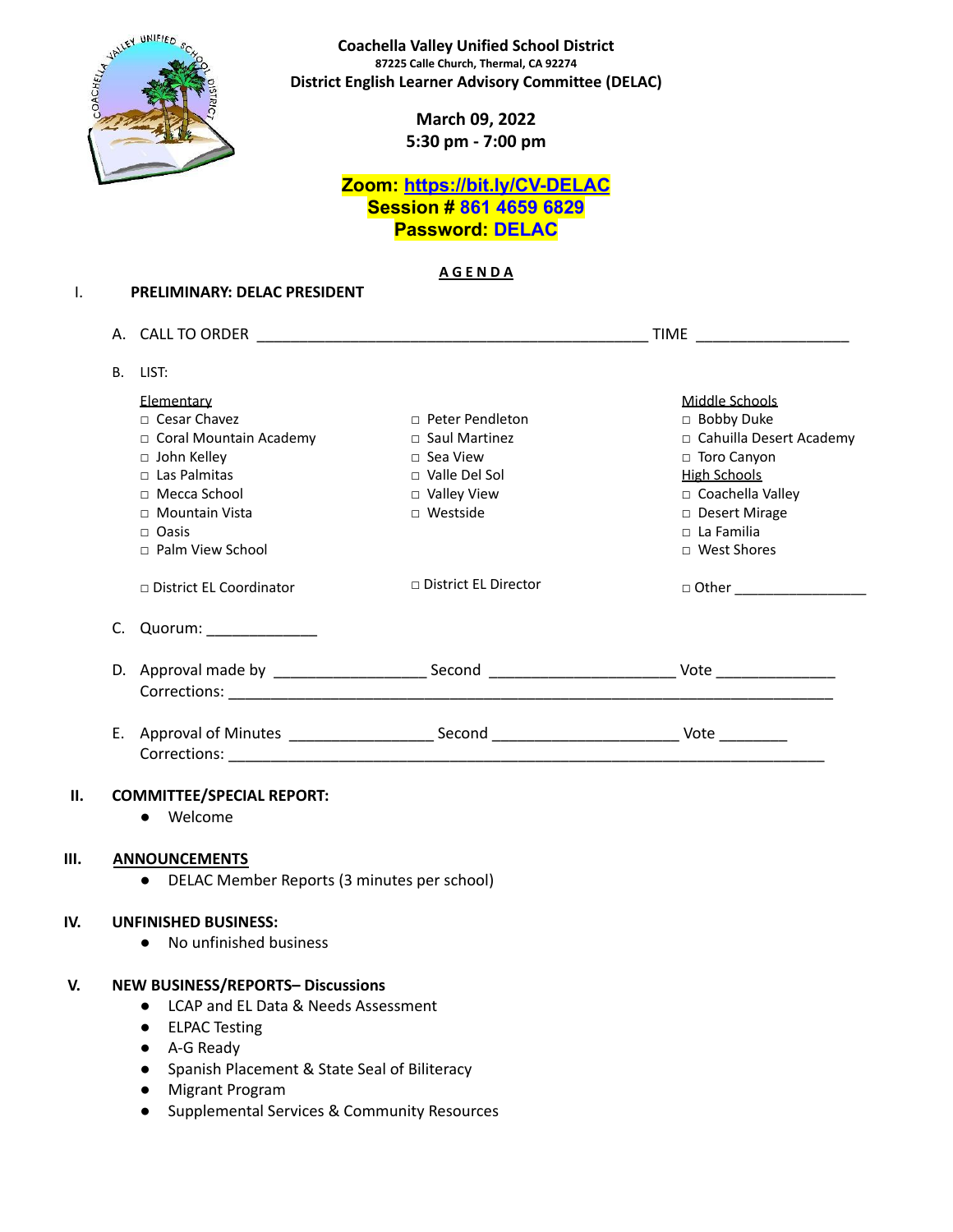| VI. | <b>PUBLIC COMMENTS:</b> |
|-----|-------------------------|
|     |                         |

# VII. **NEXT MEETING:** May 04, 2022

VIII. **CLOSING** motion made by \_\_\_\_\_\_\_\_\_\_\_\_\_\_\_ Second \_\_\_\_\_\_\_\_\_\_\_\_\_\_\_\_\_\_\_ Time\_\_\_\_\_\_\_\_\_\_\_\_\_\_\_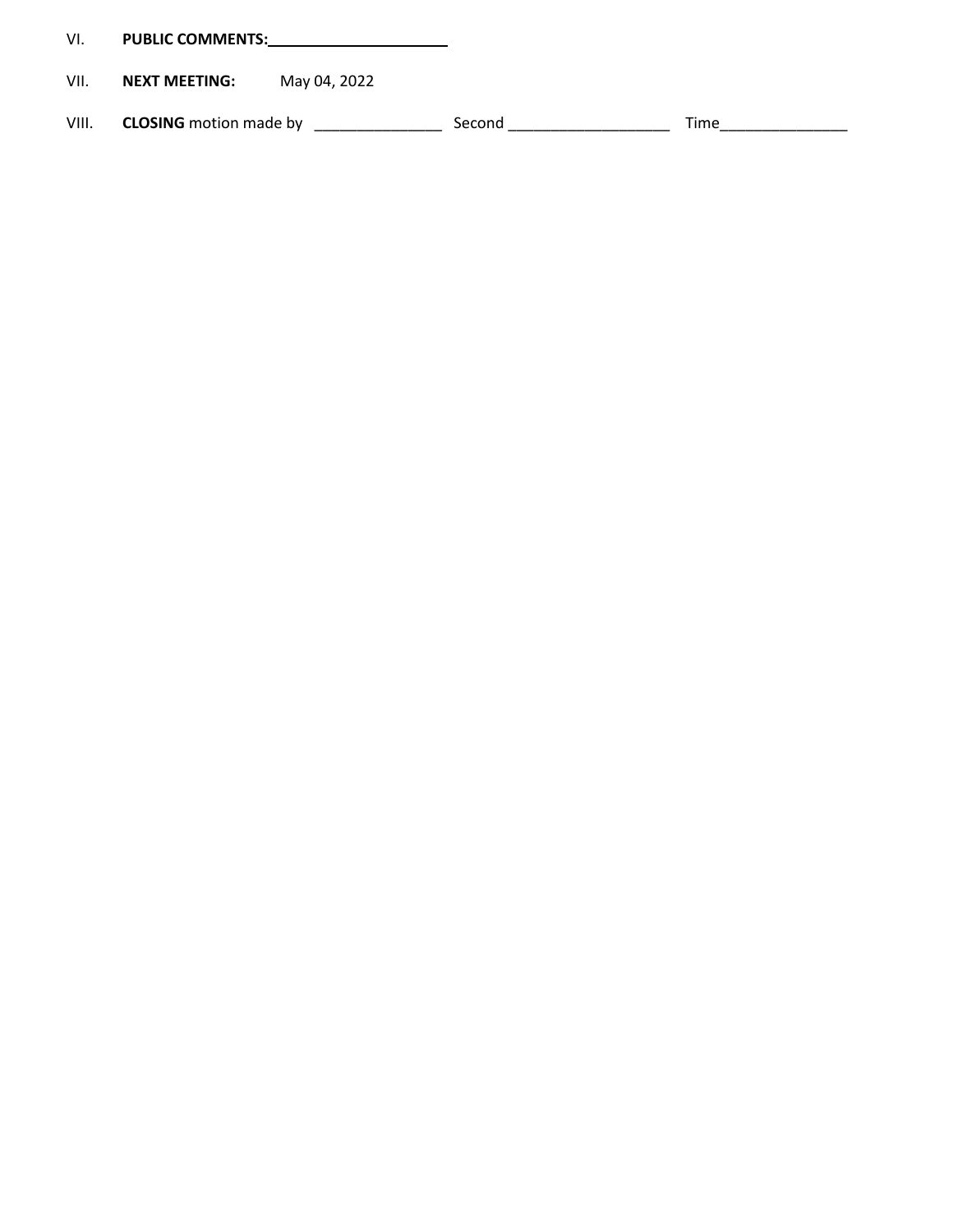

**Distrito Unificado del Valle de Coachella 87225 Calle Church, Thermal, CA 92274 District English Learner Advisory Committee (DELAC)**

> **9 de marzo del 2022 5:30 pm - 7:00 pm**

## **Zoom: <https://bit.ly/CV-DELAC> # de Sesion: 861 4659 6829 Contraseña: DELAC**

#### **A G E N D A**

|    |                                |                                                                                         | Hora _______________________ |
|----|--------------------------------|-----------------------------------------------------------------------------------------|------------------------------|
|    |                                |                                                                                         |                              |
| C. | Lista:                         |                                                                                         |                              |
|    | Primarias                      |                                                                                         | Secundarias                  |
|    | $\Box$ Cesar Chavez            | $\Box$ Peter Pendleton                                                                  | $\Box$ Bobby Duke            |
|    | $\Box$ Coral Mountain Academy  | $\Box$ Saul Martinez                                                                    | □ Cahuilla Desert Academy    |
|    | $\Box$ John Kelley             | $\Box$ Sea View                                                                         | $\Box$ Toro Canyon           |
|    | $\Box$ Las Palmitas            | $\Box$ Valle Del Sol                                                                    | Preparatorias                |
|    | $\Box$ Mecca School            | $\Box$ Valley View                                                                      | □ Coachella Valley           |
|    | $\Box$ Mountain Vista          | $\Box$ Westside                                                                         | □ Desert Mirage              |
|    | $\Box$ Oasis                   |                                                                                         | $\Box$ La Familia            |
|    | $\Box$ Palm View School        |                                                                                         | □ West Shores                |
|    | $\Box$ District EL Coordinator | $\Box$ District EL Director                                                             | □ Otro __________________    |
| C. | Quórum: _______________        |                                                                                         |                              |
|    |                                |                                                                                         |                              |
|    |                                |                                                                                         |                              |
| Ε. |                                | Aprobación de minutas ____________________________Secundada ___________________________ | Voto                         |
|    |                                |                                                                                         |                              |

### **II. COMITÉ/REPORTES ESPECIALES:**

● Bienvenida

#### **III. ANUNCIOS**

● Reportes de Miembros de DELAC (3 min/escuela)

#### **IV. ASUNTOS INCONCLUSOS:**

● No hay asuntos inconclusos.

#### **V. NUEVOS ASUNTOS/REPORTES– Discusión**

- LCAP y Evaluación de Datos y Necesidades de Aprendices de Inglés
- Prueba ELPAC
- Preparación de A-G
- Prueba de Colocación de Espanol y sello estatal de alfabetización bilingüe
- Programa Migrante
- Programas Suplementales y Servicios Comunitarios